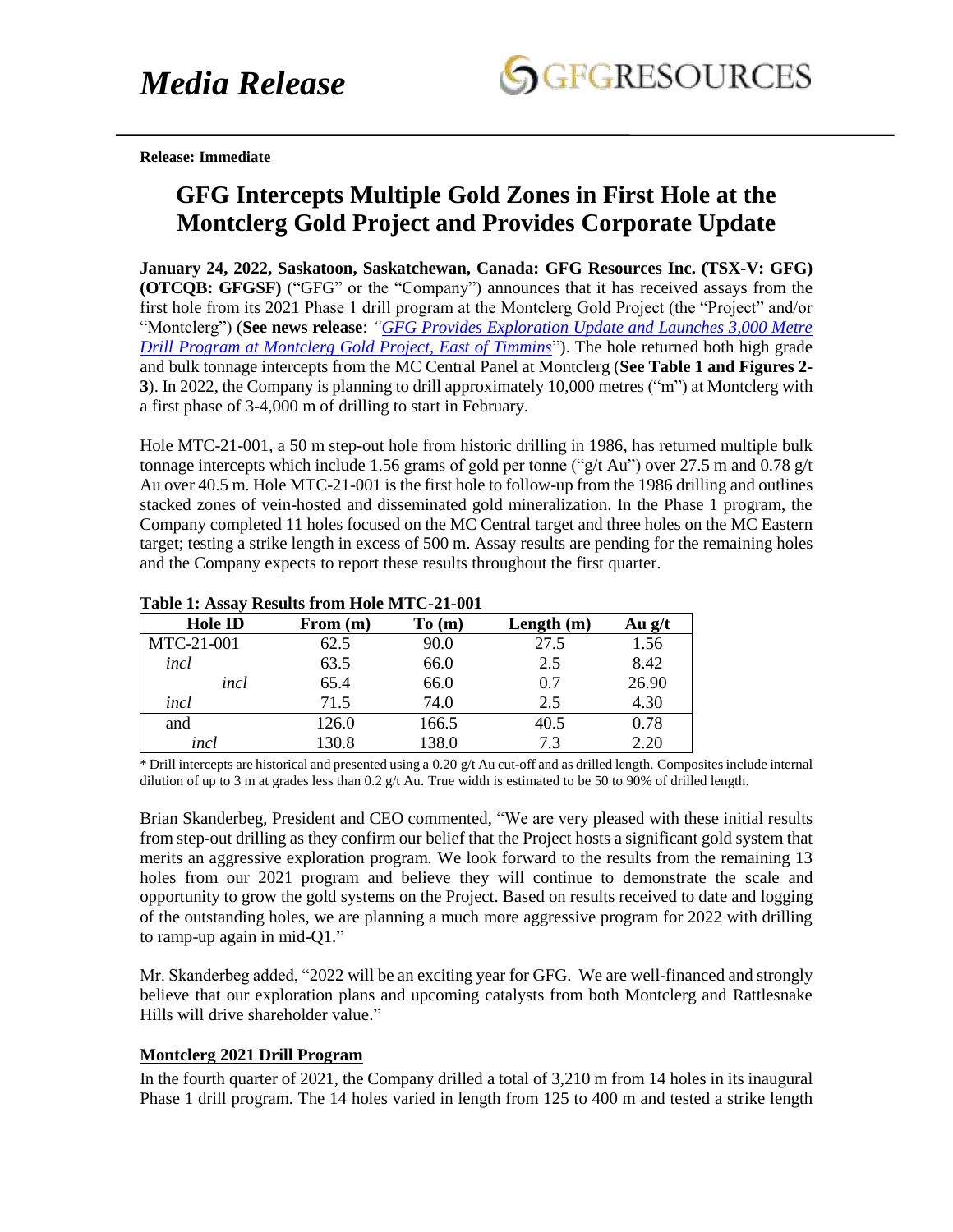of over 500 m. The program systematically tested the strike and dip-extensions of MC Central and MC East and the prospective MC Footwall zone (**See Figure 2**).

The two broad zones of gold mineralization intersected in MTC-21-001 are typical of the mineralization encountered in historic drill holes at MC Central. The upper zone occurs in massive to locally flow-banded and/or fragmental rhyolite that is moderately to intensely sericite and silica altered. Extensional quartz veins occur throughout the interval and typically comprise 5 to 25% of the rock. Pyrite and arsenopyrite occur throughout the altered host rock as fine-grained disseminations with contents ranging from trace amounts up to 10% at vein margins.

The lower zone occurs in massive, brecciated and tuffaceous rhyolite that is moderately to intensely sericite, silica and chlorite altered. Similar to the upper zone, extensional quartz veins are typically centimeter-scale with vein densities ranging from less than 1% and up to 30% of the rock. Finely disseminated pyrite and arsenopyrite occur throughout the zone with abundances ranging from trace amounts up to 5%. The higher-grade core to the lower zone is marked by an increase in vein density and sulphide.

As shown on the cross section in Figure 3, these gold zones are interpreted to dip moderately to the north and extend towards surface as demonstrated by historical intercepts of 1.64 g/t Au over 15.2 m, 2.30 g/t Au over 18.9 m and 2.42 g/t Au over 10.7 m. The majority of the completed drill holes, for which assays are pending, have similar or more intense alteration, veining and sulphide to that seen in MTC-21-001 which, along with historical intercepts within the MC Central, East and West targets, is suggestive of a large gold system.

# **Outlook**

In 2022, the Company plans to complete 10,000 m of drilling on its Timmins portfolio with an emphasis on the Montclerg Gold Project. In the first half of 2022, the Company will complete 3- 4,000 m of drilling and while assay turnaround times remain to be a challenge, we expect to see a steady stream of assays returned over the coming weeks and months. In addition to the on-going drill program at Montclerg, the Company will continue additional exploration activities and target development across the Project.

At the Pen Gold Project, the Company will continue to refine and develop drill targets during 2022 and is planning a sonic till drilling program in Q1 2022. At this time, the Company is reviewing various alternatives to advance the Dore Gold Project and will provide further information as it becomes available.

At the Rattlesnake Hills Gold Project, metallurgical test work remains on going with the Company's joint venture partner Group 11 Technologies Inc. ("Group 11"). The Rattlesnake Hills Gold Project provides a variety of mineralized settings that are ideal for the research Group 11 is conducting to apply In-Situ Recovery technology for the extraction of gold which could reduce the use of conventional mining methods. Initial metallurgical results from Group 11's Stage 1 program are pending and GFG anticipates being able to provide an update in the near future. As the results become available, Group 11 will confirm next steps on conducting further laboratory testing and potential field work. Group 11's goal is to demonstrate that the non-cyanide, water-based solution along with In-Situ Recovery technology can effectively recover gold and be applied to the gold mining industry.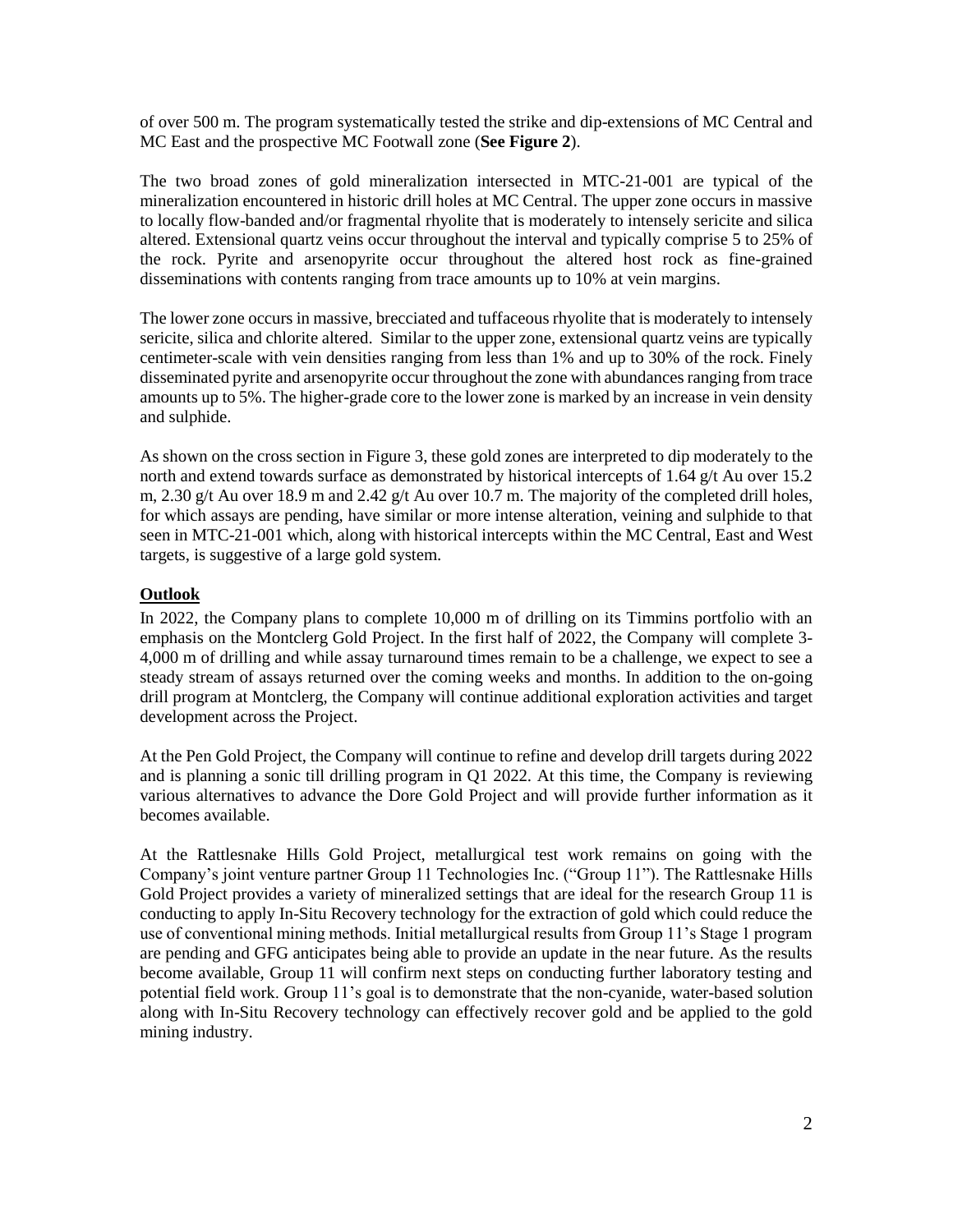# **About the Montclerg Gold Project**

The Montclerg Gold Project is located 48 kilometres ("km") east of the prolific Timmins Gold Camp and is adjacent to multiple current and historic gold mines (**See Figure 1**). The Project consists of patented and unpatented mining claims that cover 10 km of the highly prospective Pipestone Deformation Zone (**See Figure 2**). GFG recently closed the acquisition of the Project, and in parallel with the drill program, will advance a systematic exploration program to evaluate and improve the property scale understanding.



**Figure 1: Regional Map of GFG Gold Projects**

**Figure 2: Montclerg Gold Project Plan View Map** 

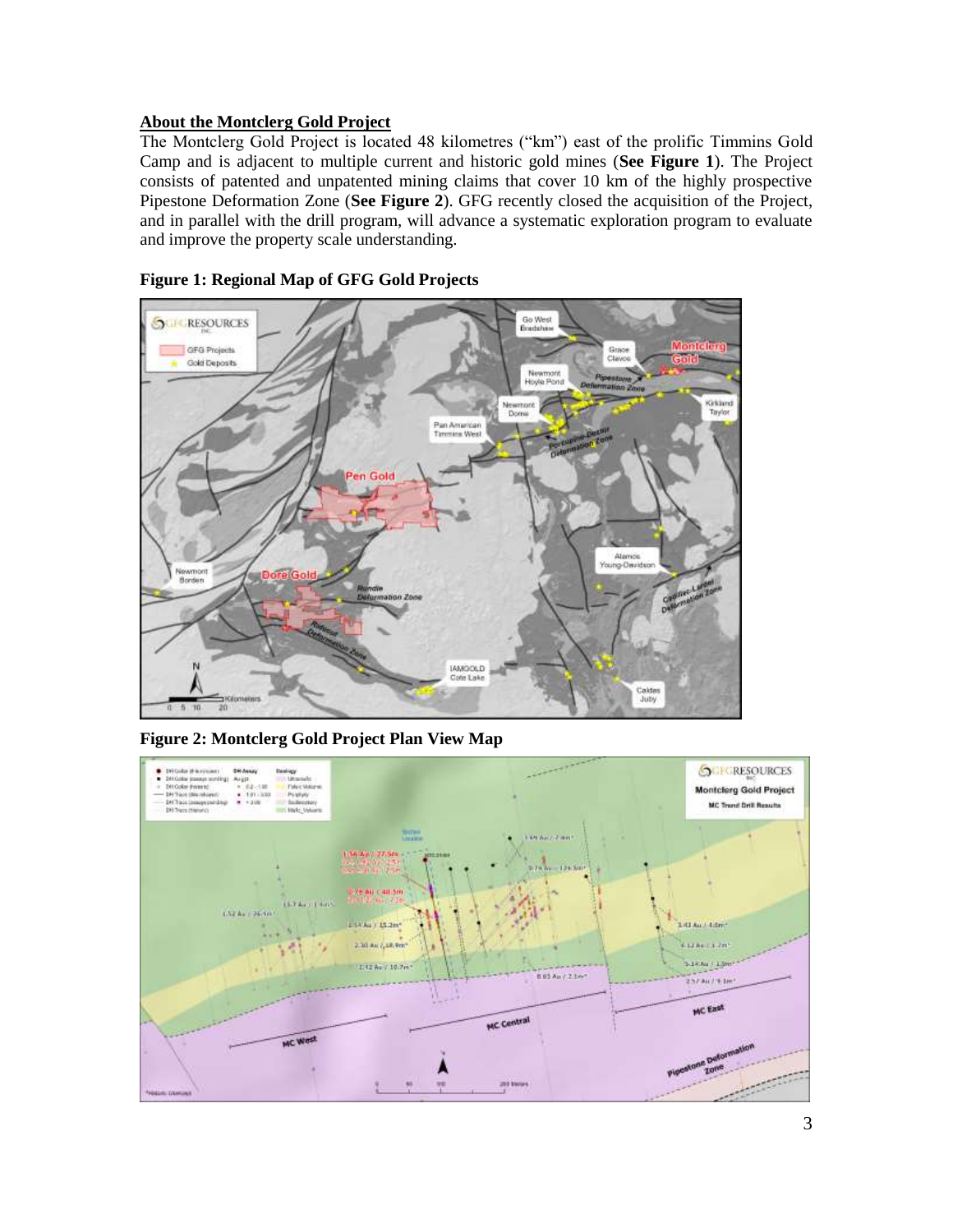

**Figure 3: Montclerg Gold Project Cross Section Map**

# **About GFG Resources Inc.**

GFG is a North American precious metals exploration company focused on district scale gold projects in tier one mining jurisdictions, Ontario and Wyoming. In Ontario, the Company operates the Montclerg, Pen and Dore gold projects, each large and highly prospective gold properties within the prolific gold district of Timmins, Ontario, Canada. The projects have similar geological settings that host most of the gold deposits found in the Timmins Gold Camp which have produced over 70 million ounces of gold. The Company also owns 100% of the Rattlesnake Hills Gold Project, a district scale gold exploration project located approximately 100 kilometres southwest of Casper, Wyoming, U.S. In Wyoming, the Company has partnered with Group 11 through an option and earn-in agreement to advance the Company's Rattlesnake Hills Gold Project with a technology that could revolutionize the gold mining industry. The geologic setting, alteration and mineralization seen in the Rattlesnake Hills are similar to other gold deposits of the Rocky Mountain alkaline province which, collectively, have produced over 50 million ounces of gold.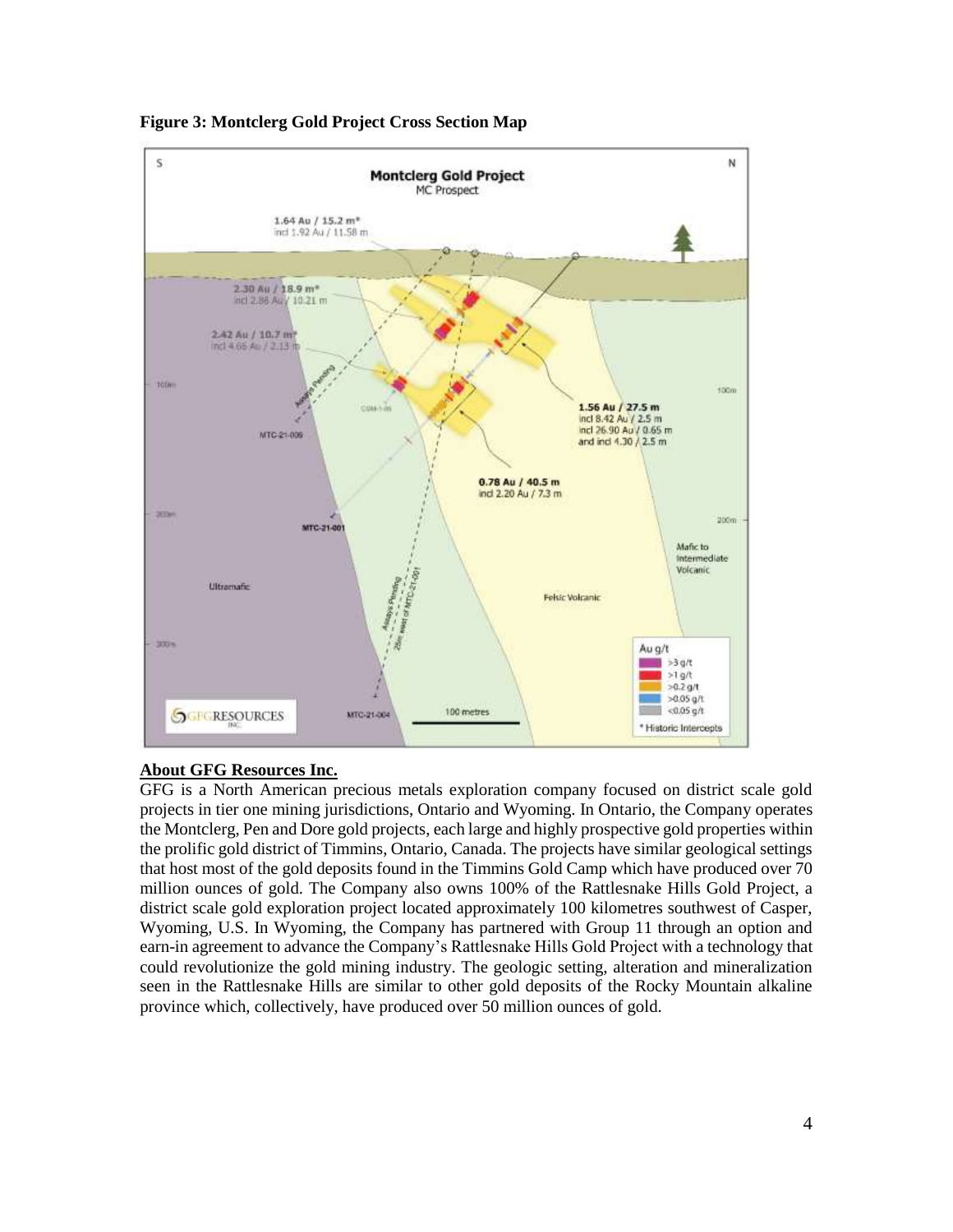### *For further information, please contact:*

Brian Skanderbeg, President & CEO Phone: (306) 931-0930 or Marc Lepage, Vice President, Business Development Phone: (306) 931-0930 Email: [info@gfgresources.com](mailto:info@gfgresources.com) Website: www.gfgresources.com

### *Stay Connected with Us*

**Twitter:** @GFGResources **LinkedIn:** https://www.linkedin.com/company/gfgresources/ **Facebook:** <https://www.facebook.com/GFGResourcesInc/>

### *Qualified Persons*

Brian Skanderbeg, P.Geo. and M.Sc., President and CEO, is the Qualified Person for the information contained in this press release and is a Qualified Person within the meaning of National Instrument 43-101. Mr. Skanderbeg has reviewed the sampling and QA/QC procedures and results thereof as verification of the sampling data disclosed above and has approved the information contained in this news release.

Drill intercepts are historical and presented using a  $0.20 \text{ g/t}$  Au cut-off and as drilled length. Composites include internal dilution of up to 3 metres at grades less than 0.2 g/t Au. True width is estimated to be 50 to 90% of drilled length.

Sampling protocols, quality control and assurance measures and geochemical results related to historic drill core samples quoted in this news release have not been verified by the Qualified Person and therefore must be regarded as estimates.

#### **CAUTION REGARDING FORWARD-LOOKING INFORMATION**

All statements, other than statements of historical fact, contained in this news release constitute "forward-looking information" within the meaning of applicable Canadian securities laws and "forward-looking statements" within the meaning of the United States Private Securities Litigation Reform Act of 1995 (referred to herein as "forward-looking statements"). Forward-looking statements include, but are not limited to, the future price of gold, success of exploration activities and metallurgical test work, permitting time lines, currency exchange rate fluctuations, requirements for additional capital, government regulation of exploration work, environmental risks, unanticipated reclamation expenses, title disputes or claims and limitations on insurance coverage. Generally, these forward-looking statements can be identified by the use of forward-looking terminology such as "plans", "expects" or "does not expect", "is expected", "budget", "scheduled", "estimates", "forecasts", "intends", "anticipates" or "does not anticipate" or "believes", or the negative connotation thereof or variations of such words and phrases or state that certain actions, events or results, "may", "could", "would", "will", "might" or "will be taken", "occur" or "be achieved" or the negative connotation thereof.

All forward-looking statements are based on various assumptions, including, without limitation, the expectations and beliefs of management, the assumed long-term price of gold, that the Company will receive required permits and access to surface rights, that the Company can access financing, appropriate equipment and sufficient labour, and that the political environment within Canada and the United States will continue to support the development of mining projects in Canada and the United States. In addition, the similarity or proximity of other gold deposits to the Rattlesnake Hill Gold Project, the Pen Gold Project and the Dore Gold Project is not necessary indicative of the geological setting, alteration and mineralization of the Rattlesnake Hills Gold Project, the Pen Gold Project and the Dore Gold Project.

Forward-looking statements are subject to known and unknown risks, uncertainties and other factors that may cause the actual results, level of activity, performance or achievements of GFG to be materially different from those expressed or implied by such forwardlooking statements, including but not limited to: actual results of current exploration activities; environmental risks; future prices of gold; operating risks; accidents, labour issues and other risks of the mining industry; delays in obtaining government approvals or financing; and other risks and uncertainties. These risks and uncertainties are not, and should not be construed as being, exhaustive.